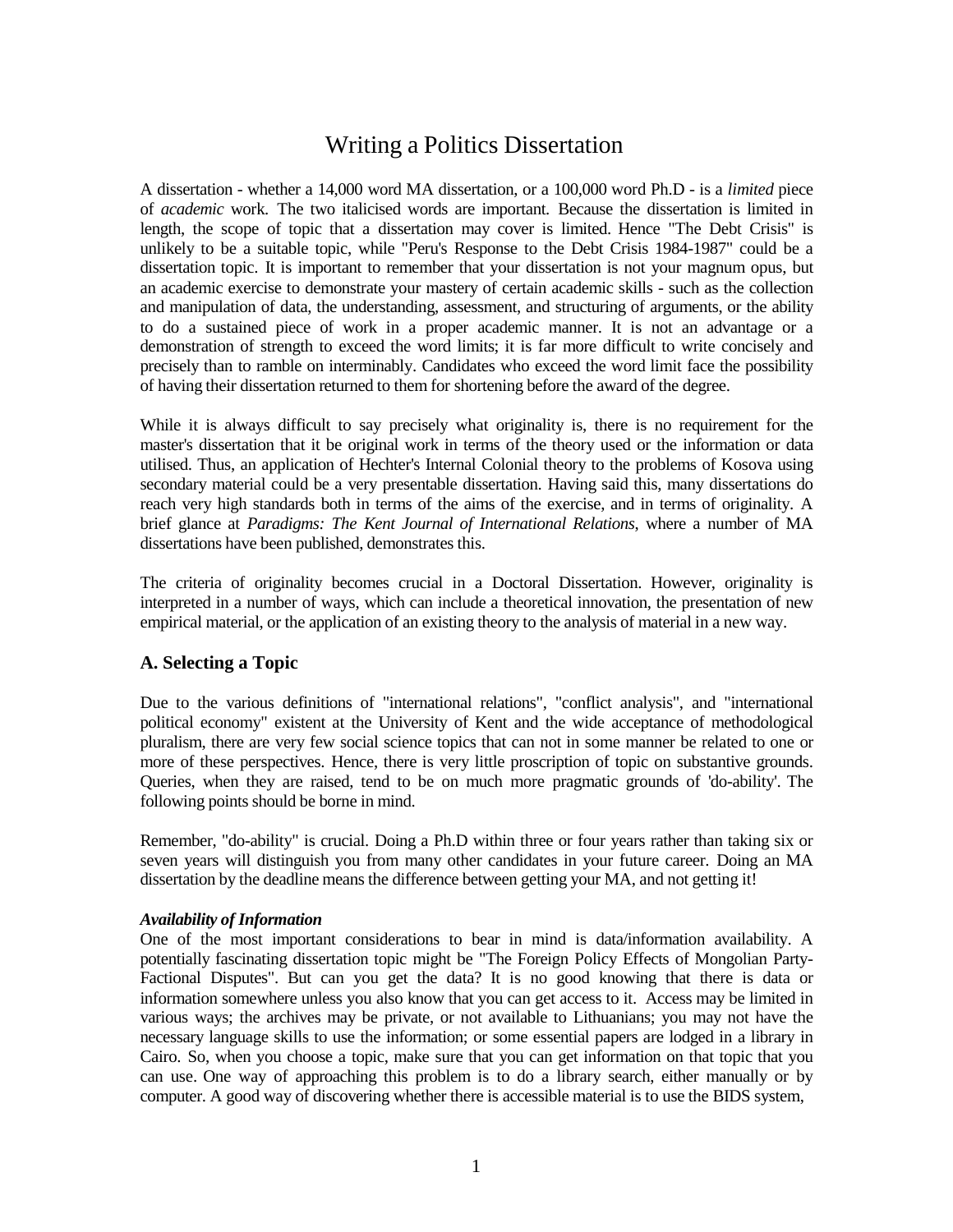or Web of Science; this will indicate both articles on the topic and, by following up the book reviews section, key books in the area. BIDS, Web of Science, and other such services can be accessed through Athens, or through Ultra Access from the Templeman Library.

## *Interest*

Certainly, a piece of research should be interesting to the reader. But it is equally important, if not more important, that it be interesting to the writer. In general (but not universally) people tend to do better on topics in which they have an interest.

It is understandable that people tend to be more interested in the part of the world they come from and the problems it has. Hence, it is naturally attractive to a Malaysian candidate to do a dissertation on ASEAN, or for a Nigerian candidate to do work on the OAU. But there are dangers! The difficulty is that coming from a particular region or country you can be "too close" to a problem and not be able to maintain the appropriate academic distance. The same may be said of candidates who are too wedded to a particular ideological perspective. While we very, very, rarely proscribe a topic on these grounds, candidates are warned of the dangers of staying too close to home.

## **B. Process**

The following outlines a method for beginning an M.Phil/Ph.D thesis, since the criteria of originality are more stringent for the award of these degrees. However, those beginning an MA dissertation may find the following useful.

## *1. Source Research*

The march of a thousand miles begins with a single step. The first step in writing a dissertation should be a search for sources. All writers need to know that there is sufficient material for the dissertation. The author of an **M.Phil or Ph.D** must perform a much more exhaustive search for another reason. These writers must satisfy a criteria of originality, so they will search not only to see if there is sufficient material, they will also perform an exhaustive search of existing work on a topic to be able to argue effectively that their contribution is "original". "Originality" has many definitions, but all of them assume that the work has not been done before in the same manner. This exhaustive search will comprise the following steps:

## *Step One: The Search*

\* Library Search is an excellent resource; you can limit this by all electronic resources – books, journals, etc. At the same time, Google Scholar is also an excellent resource, giving you the valuable "cited by" option as well.

\* Don't forget to enter in different search terms, look through bibliographies and see who has cited that valuable 1996 article.

*Step Two: Classification*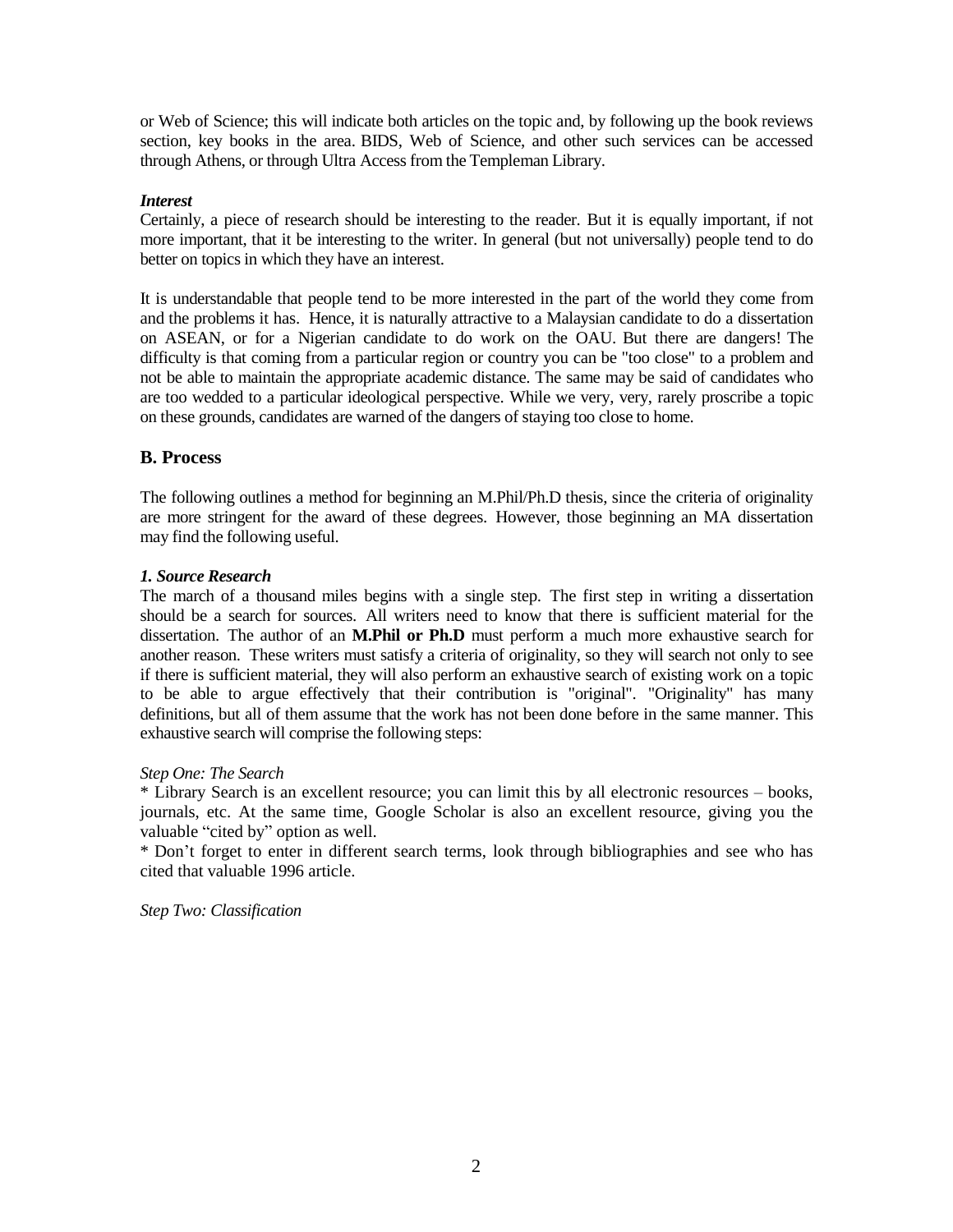\* Once the search has been performed, the researcher should give in to the primeval instinct of an International Relations scholar to find order in anarchy and start making categories. It is difficult to give advice on what these categories should be, as the topic and the instincts of the individual will differ (ie., they could be by chapter, theory/empirical, key-word, etc.). Typing in a Word document the list of sources found at this stage will save time at the end of the process when it comes to completing the bibliography.

## *Step Three: Reading*

\* Yes, all of the sources uncovered that deal remotely with the topic must be read. This may appear daunting when seen as a whole. At this stage, read the books/theses/articles/ that deal specifically with your topic (ie., as in the earlier example, books on British Foreign Policy Towards Iran, 1973 to 1979). Finding book reviews can help in the weeding-out process.

## *2. The Source/Originality/Topic Report*

The length of time devoted to Step One depends entirely on the nature of the research (is yours a well-trodden path?), and of course whether you are a full-time or a part-time student. It is not unusual for the first three to five months to be spent in the Step One stage. Remember, the most important stage of building a tower is making sure the foundations are solid and square - however agonisingly painstaking - to ensure that the rest of the structure is "true".

When this research is completed, a report should be submitted to the supervisor, containing the following:

## A. The categorised bibliography

B. An annotated list of the sources that deal closely with the topic of the dissertation. These annotations should explain:

- i. what the book/thesis is about;
- ii. the organisation of the material
- iii. the methodology of the author. This is sometimes explicit, sometimes not. If it is not, is the book a polemic memoir, or did the author live in the British archives for three years?;
- iv. the theoretical approach, and the main points emphasised by that approach.

This annotated list is the basis for the following decision (ie., what will be going through your supervisor's mind as he/she reads the report): Originality, Originality, Originality.

If there is no work on the topic of your research, it is likely that you will get a "green light" to proceed to the next stage.

If there does exist work on the topic, the supervisor will want to know how your proposed research outline differs from the extant literature, hence the third part of the report should be an argument. This differentiation can take several forms, for instance, 1) you will be using primary material that has been released recently and hence not available for previous efforts; 2) your approach differs substantially, ie., previous writers were all Marxist and you think you can make a case that this approach has left important points left un-illuminated (can your theoretical perspective permit greater/new understanding of the topic?) If you cannot make an argument for originality, the topic needs re-thinking.

## *3. The Research*

It may seem daunting to be faced with the task of writing 14,000 words. However, a dissertation is written in chapters; the strategy is to break down the work into its component parts which makes it more manageable. Rest assured that the hardest part is writing the first sentence, and it is generally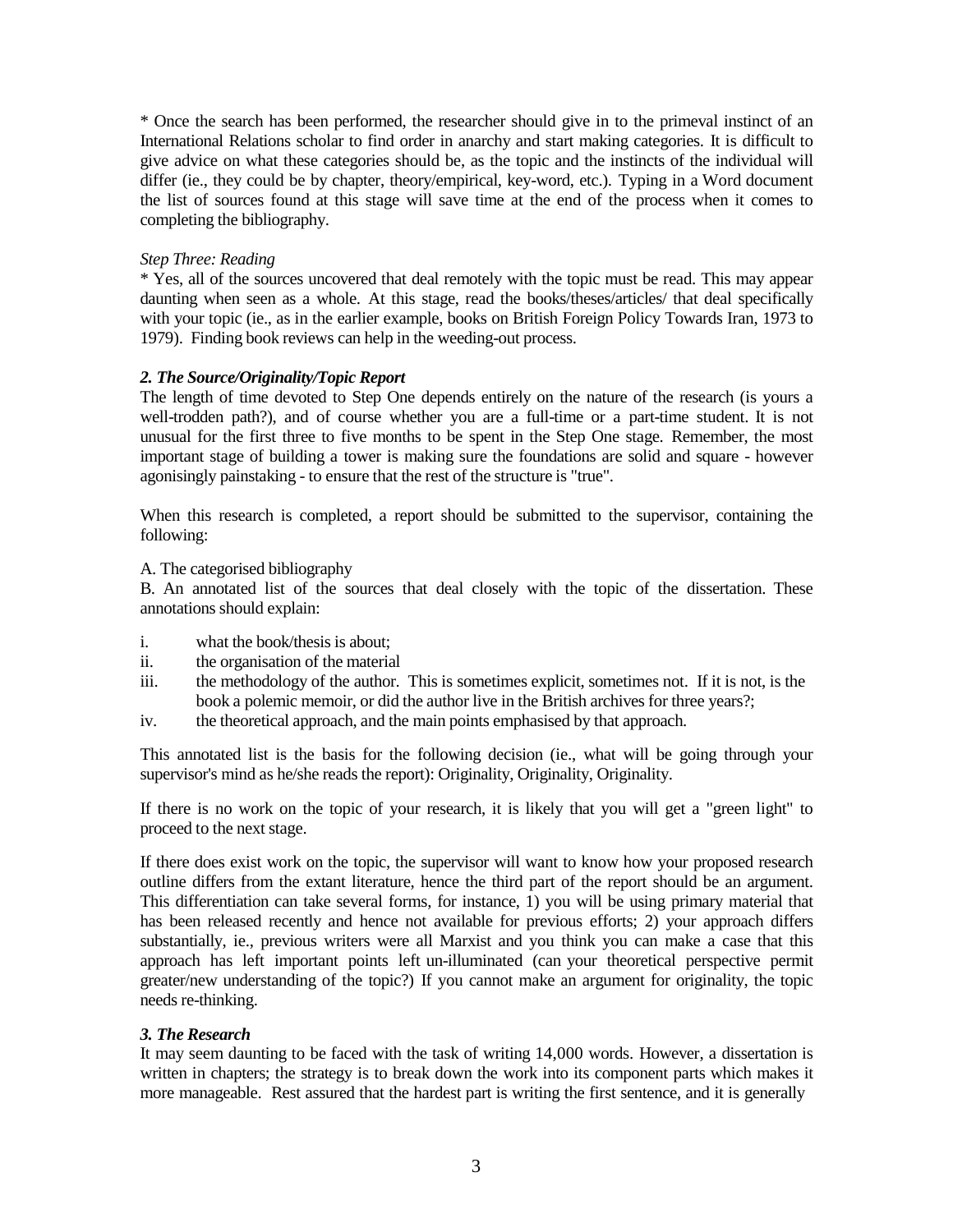the case that students end up writing *too much* rather than not enough. So, once you get going, it does become easier. Also, it is generally better to write too much and cut down later by summarising less central points.

You should never begin with the Introduction. The Introduction is generally written last, after the Conclusion, on the principle that you cannot possibly say what you are going to say before you have said it. But be encouraged by the fact that the summary of the existing literature that you have done in the Source Report generally will be incorporated into the Introduction, though in modified form.

It is generally best to begin with a "service chapter". A "service chapter" is a chapter that is necessary for the story that you are telling as a whole, but not central to the points that you will make. Thus, a service chapter could be one that recounts briefly the history of an issue, a relationship, or an organisation, depending on the topic of the research. For instance, if you are researching on the changed nature of peacekeeping in the post-Cold War period, you as a researcher and your reader will need to know how the practice developed and evolved in order to know how it has changed.

From this point on, it is a question of tackling one manageable part of the work at a time, such as a chapter, a report on field work, a questionnaire, etc.

#### **These points should be used as a "template" for MA Dissertation Proposal.**

#### **C. Writing Your Dissertation**

There is no one way of writing a dissertation; many of the points made here could be ignored and a good piece of work still produced. But one of the things it is important to remember is that successful Ph.D Dissertations and MA Theses that are awarded Distinction will be going into the Templeman library at the University of Kent at Canterbury. Students and scholars in the field covered by your work may well consult it. Hence it is important that the basic rules be followed. For example, if your references are checked out by someone consulting your dissertation and found to be wrong, the work will be categorised as "sloppy" and its credibility will suffer.

#### *Style*

If men would only say what they have to say in plain terms, how much more eloquent they would be. [Samuel Coleridge]

Anyone who wishes to be a good writer should endeavour, before he allows himself to be tempted by the more showy qualities, to be direct, simple, brief, vigorous, and lucid. [Fowles & Fowles]

Scholarly writing is so full of verbosity that those who avoid it should be appreciated all the more. [Barass]

*If you wish to use language as an instrument for the expression rather than the concealment of thought, you should never use a long word where a short one will do, eg:*

| <b>Short</b> | Long       | <b>Short</b> | Long         |
|--------------|------------|--------------|--------------|
| do           | accomplish | suggest      | hypothesise  |
| extra        | Additional | sign         | indication   |
| expect       | Anticipate | simple       | simplistic   |
| is           | Represent  | SO.          | consequently |
| meet         | Encounter  | end          | terminate    |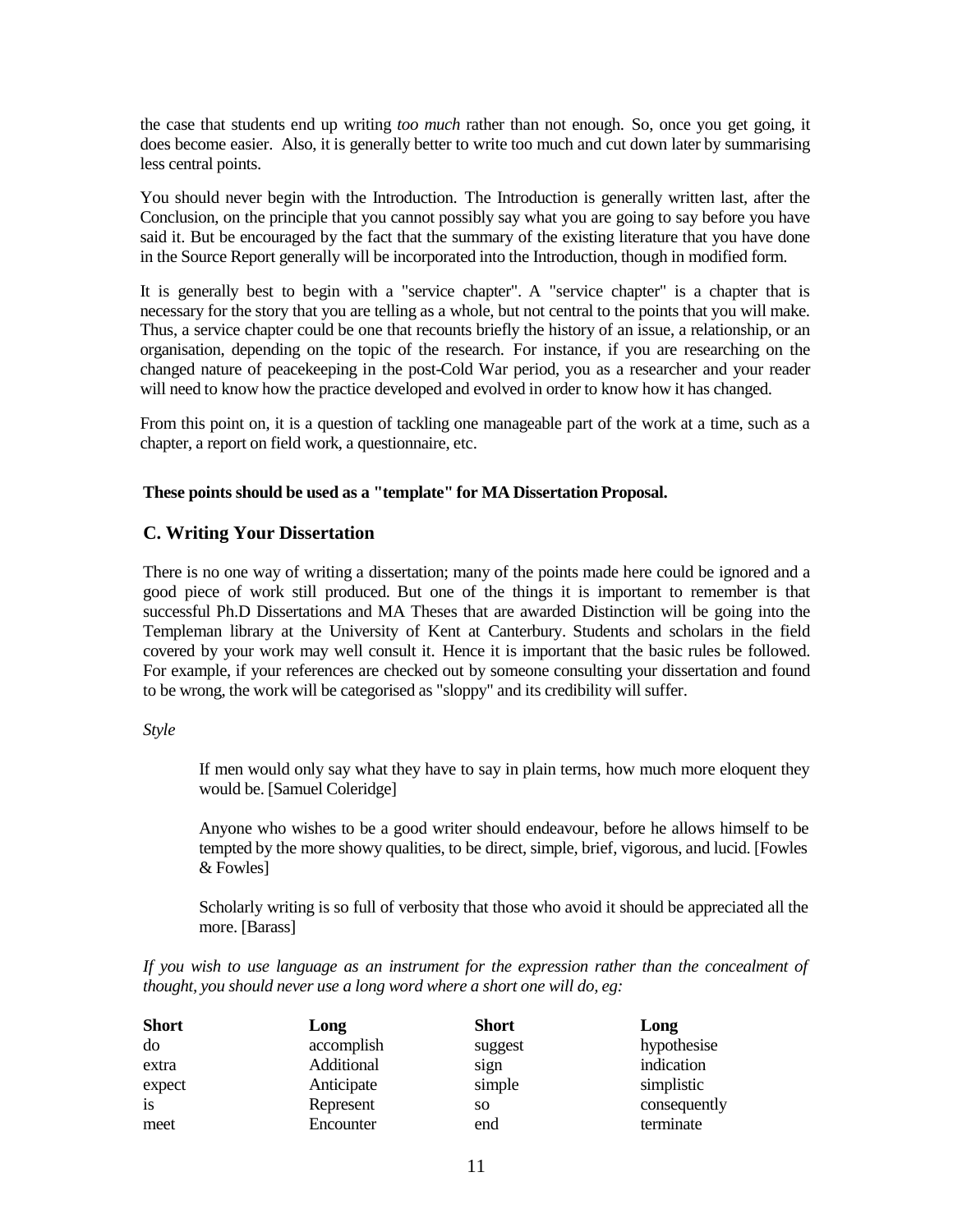The following tables from Barass illustrate the common pitfalls of ambiguity, circumlocution, and pomposity, which are usually adopted to hide ignorance and persuade the reader that you know more than you do.

| <b>INTRODUCTORY PHRASES</b>            | <b>INTERPRETATION</b>                   |
|----------------------------------------|-----------------------------------------|
| As is well known                       | I think                                 |
| It is evident that                     | I think                                 |
| It is perhaps true to say              | I do not know what to think             |
| It is generally agreed that            | Some people think                       |
| All reasonable men believe             | I believe                               |
| For obvious reasons                    | I have no evidence                      |
| There is no doubt that                 | I am convinced                          |
| It is likely that                      | I have not got enough evidence          |
| As you know                            | You probably don't know                 |
| Tentative conclusions                  | Possibilities                           |
| So far as we know                      | We could be wrong                       |
| It is not necessary to stress the fact | I should not need to tell you           |
| The most typical example               | The example that best suits my purpose. |

Avoid the unnecessary qualification of words:

| <b>INCORRECT</b>     | <b>CORRECT</b> |
|----------------------|----------------|
| absolutely perfect   | perfect        |
| the actual number    | the number     |
| not actually true    | untrue         |
| conclusive proof     | proof          |
| cylindrical in shape | cylindrical    |
| deliberately chosen  | chosen         |

Allways prouf reed yoor text carfully!:

You may have handwritten your manuscript and handed it to a typist and proof read the returned typescript before passing it back for correction. Re-proof read it on return. Where the typist has had to redo a complete page other errors may well have occurred. Remember also, that the number of errors in the typescript can sometimes be related to the clarity of the material you give to the typist. Where you are unclear, the typist will use his/her own judgement, and this may not be the same as yours. This is important, for every year a number of dissertations have to be re-worked prior to the award of the degree merely because of sloppiness of this kind.

Remember also that proof reading on a computer screen is not as efficient as proof reading the printed page.

A further useful ploy for those candidates for whom English is a foreign language, is to get a native English speaker to read the text for grammatical and spelling errors. This may cost you a pint or two of good ale but is often worth it, especially if you participate in the reward ceremony.

It doesn't happen often, but when it does it is a disaster: your manuscript gets lost! This can cost you weeks of work. The golden rule is to *always keep a copy* of everything. Whatever copying or back-up process you use, *don't keep the copy and the original in the same place*. You will feel very silly if you lose a bag with both the original and the copy in it!

*Footnoting:*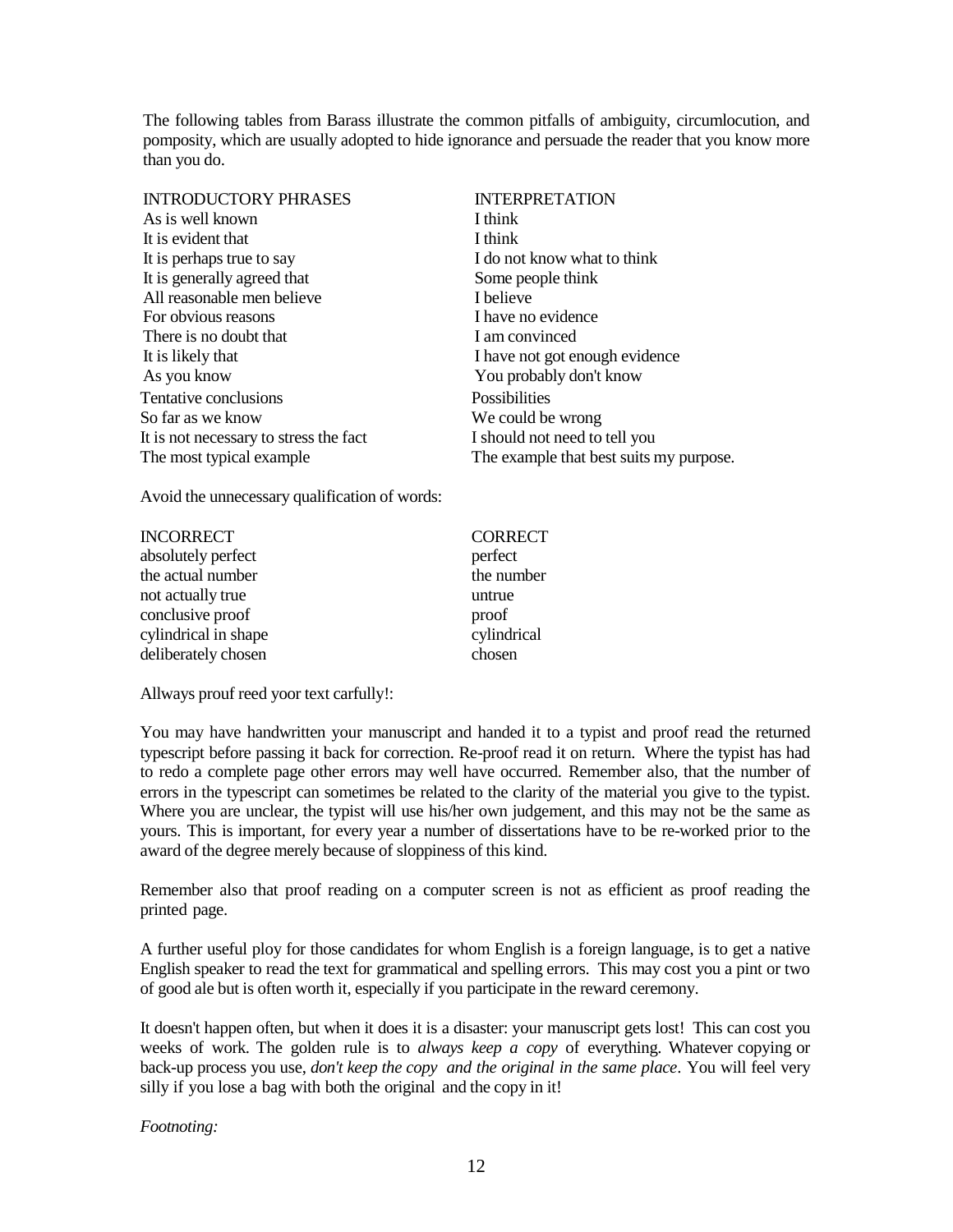Footnotes and citations are important, because they indicate the depth of your research and reading; because they save you time and space in the text; because they legitimise points made in the text by reference to the work of other scholars; and because they allow you to avoid deviating from your central theme in the text while drawing the reader's attention to a significant sub-theme. While there are different methods of footnoting and citing, what is important is that your usage is consistent and accurate. No one method is better than the others; it is largely a matter of taste. Please use a method

that includes a year.

Whatever the style adopted, however, the final product should include a bibliography. The bibliography must contain all the works cited in the dissertation, and may contain more. The bibliography must be ordered alphabetically with respect to the author's names, and each reference must contain :

- name or names of authors
- title of article or book
- year of publication
- place of publication if a book
- page numbers if an article in a journal or chapter in a book
- title of journal if relevant
- volume and issue number of journal if relevant

**A USEFUL HINT:** (Actually, this is a VERY useful hint) You may think when you begin your research that you will remember references etc. In general you will not. You will save yourself a great deal of time if you *meticulously* keep your references up to date. Refworks is very helpful in this regard. There is nothing more irritating than spending precious hours in the library tracking down details of references you could have noted in seconds the first time around.

## *Quotations:*

Direct quotations should always be footnoted to their source, and should be enclosed in quotation marks. If the quotation is more than three lines long, it should be indented five spaces and singlespaced.

## Structuring the Dissertation

Introduction and Conclusion (Outline the ARGUMENT, and JUSTIFY everything)

- 1. Statement of Topic (what):
	- a. "This dissertation is **about**…"
- 2. Statement of Thesis (**what**)
	- a. "It **argues** that..."
- 3. Statement of Importance and Relevance (**why**)
	- a. "This is interesting/important because....."
	- b. "The central argument speaks to current debates in International Relations concerning..."
- 4. Statement of Method: (**how** and **conceptual relationship** of **each chapter to central thesis and of each chapter to each other**)
	- a. "The argument proceeds as follows. The following chapter summarises the central points in the theoretical literature concerning X to provide a framework for analysis for the study that follows. In particular, it exposes ..... This is because...... Chapter Two is a service chapter that provides essential background to the case study as it shows...... The argumentation begins in Chapter Three,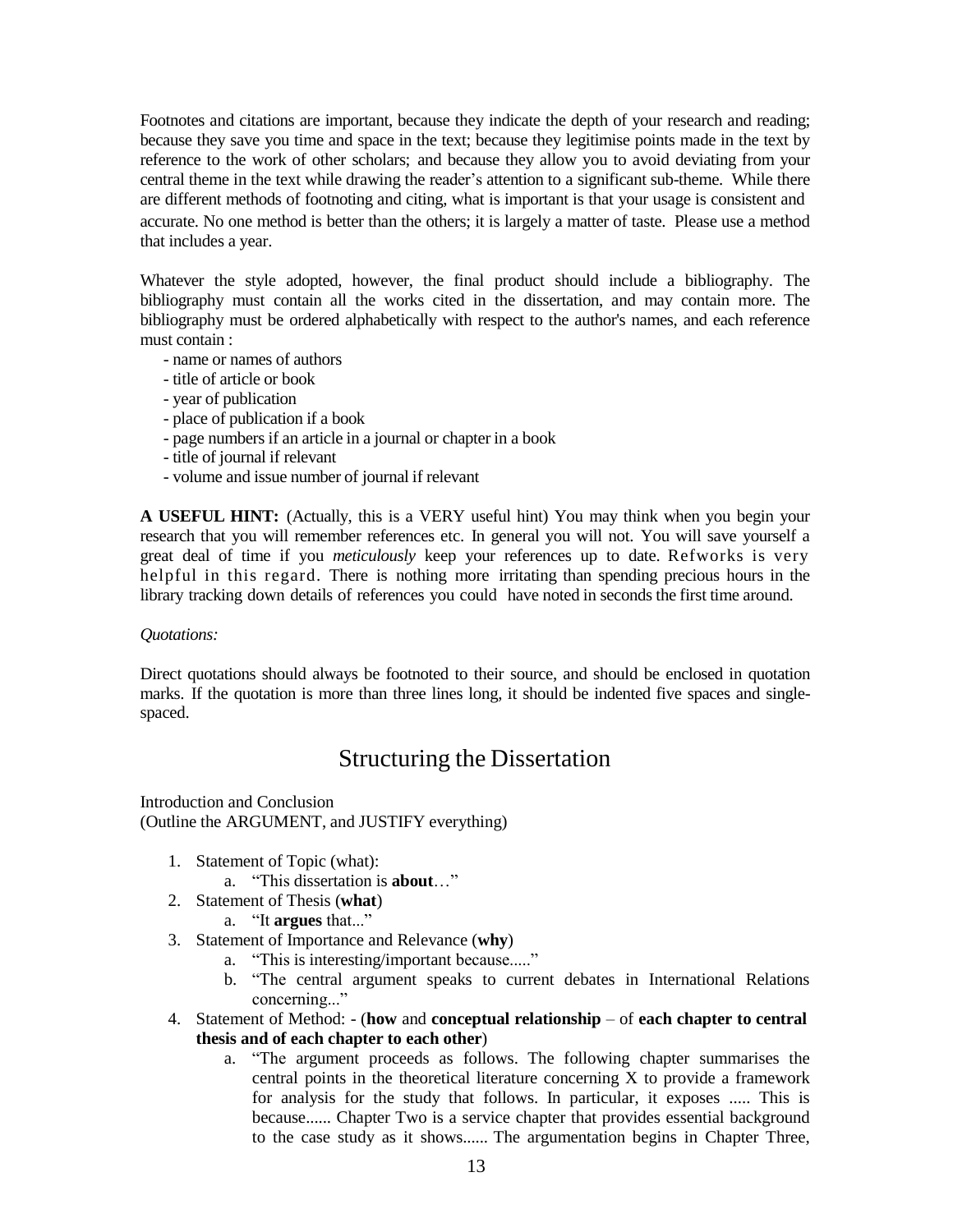where the theory is applied to an analysis of the case of Y. This is a critical engagement with central themes, such as A, B, and C, that will be developed to show the central argument of the thesis that..... It draws from the theoretical literature to highlight...... and it shows ...... This analysis leads to the conclusion that...."

b. The theory of X was chosen for this study because it ....... . Information for the case study was obtained from a search of newspaper articles from ......, from materials published on the web site of.... and from information obtained from the Embassy of .......:

Note: **Words to Avoid**: "attempt", "try", "survey", "outline", **Words to use:** "argues", "analyses", "engages", "exposes", "shows", "demonstrates", "critical", "concludes".

#### **Chapters**

#### INTRODUCTION TO EACH CHAPTER

You should give plenty of 'signposts' to the reader to tell him/her where he/she **has been**, where he/she **is**, and where he/she **is going**.

- 1. Statement of Topic:
	- a. **What**: "This Chapter does this."
- 2. Relationship to the Central Thesis:
	- a. **Why**: "The argument presented in this chapter exposes X in order to establish this part of the argument: that ..... A later chapter will build on this to ......."
- 3. Relationship to Other Chapters:
	- a. **Why**: "This part of the argument draws from the points made in chapter one that ............" and/or "This argument is crucial in order to lay the foundation for the analysis in Chapter three that...."
- 4. Methodology (**how & why**):
	- a. "The first section does this; the second section does that, and the third section does this"

#### INTRODUCTION TO EACH SECTION:

**What:** "This section does this" **Why (relevance & linkage): "**This is to establish this"

#### CONCLUSION TO EACH SECTION:

- **1. STATE THE ARGUMENT:** "This Chapter argued that.....
- 2. **RELATE THE ARGUMENT TO THE THESIS:** "which is a crucial component of the overall thesis that "
- 3. **RELATE THE ARGUMENT TO THE OTHER CHAPTERS:** "The following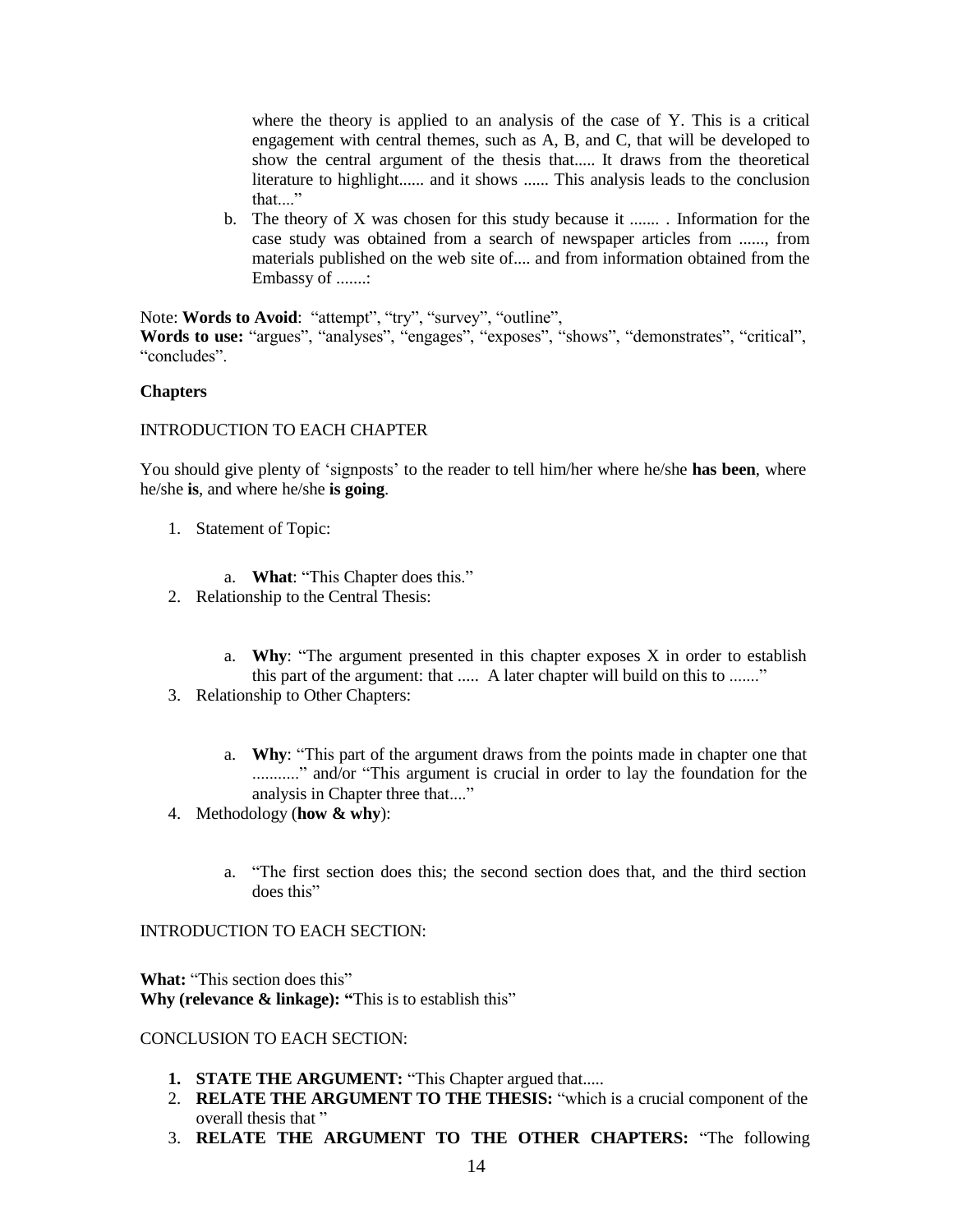chapter builds on this by .... in order to ...." OR "The following chapter now turns to an examination of ......... and the argument made here will be picked up in chapter.... that analyses...."

## PARAGRAPHS:

 Each paragraph should contain an introduction, a body, and a concluding sentence that links it to the following paragraph.

## TIPS:

- **1.** Write the Thesis. Then write the Conclusion by observing the conclusions to each chapter. Write the Introduction LAST.
- **2.** You should be able to know exactly what the **thesis** says by reading only the Introduction and Conclusion, and the Introduction and Conclusion to each chapter. If you can't make sense of your argument reading it in this way, the Introductions and Conclusions need work.
- **3.** You should be able to know exactly what each Chapter says by reading only the Introduction and Conclusion, and the first line of each paragraph. If you can't follow the argument by reading in this way, the structure of the chapter needs work.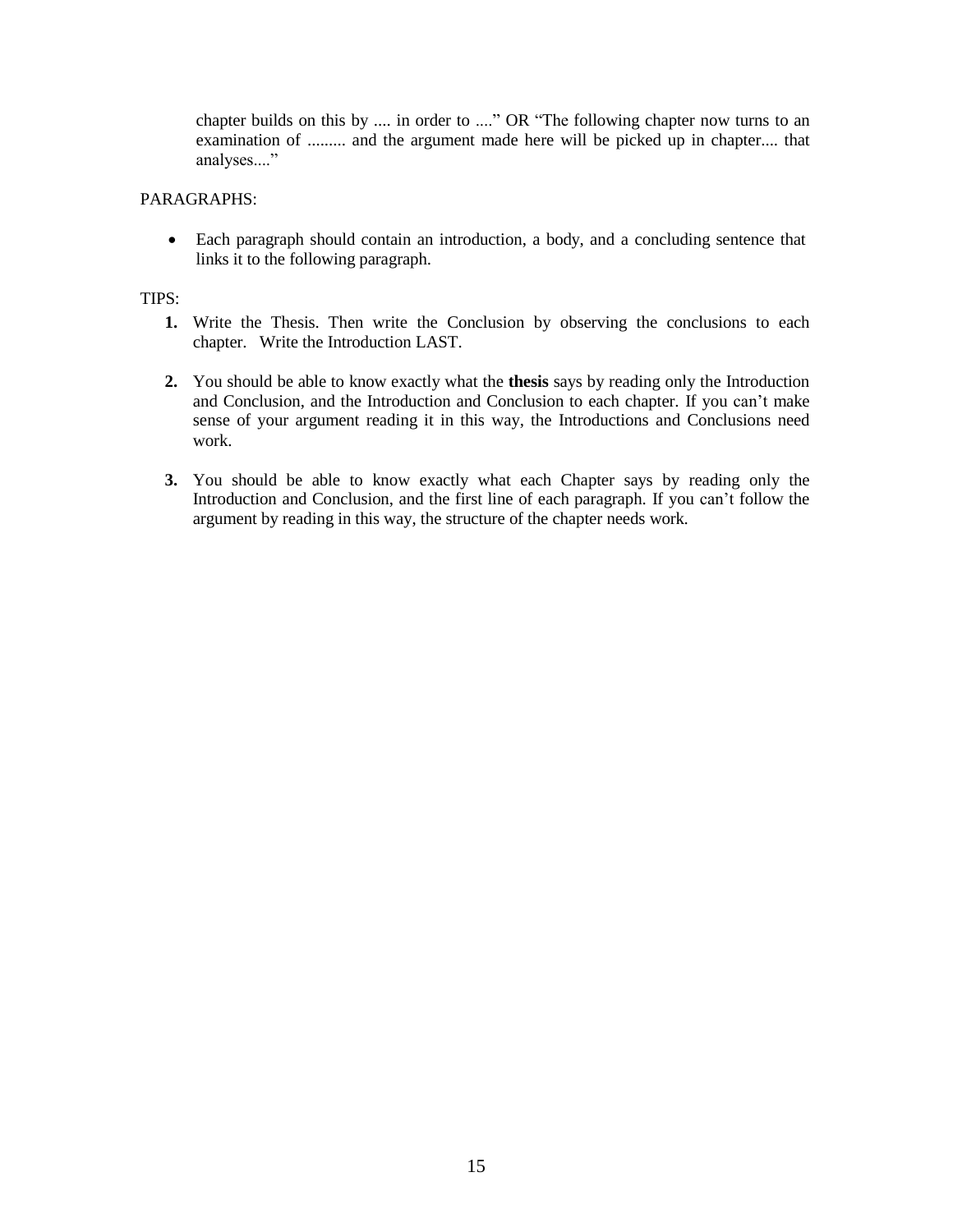# **University of Kent**

# **A Very Interesting Title**

**by**

## **A Very Bright Student**

**A Dissertation Submitted to the Brussels School of International Studies of the Department of Politics and International Relations in the Faculty of Social Science**

> **In Partial Fulfilment of the Requirements for the Award of the Degree of Master of Arts in International Relations**

**Brussels, Monday 12 August 2014**

(11, 241 words)